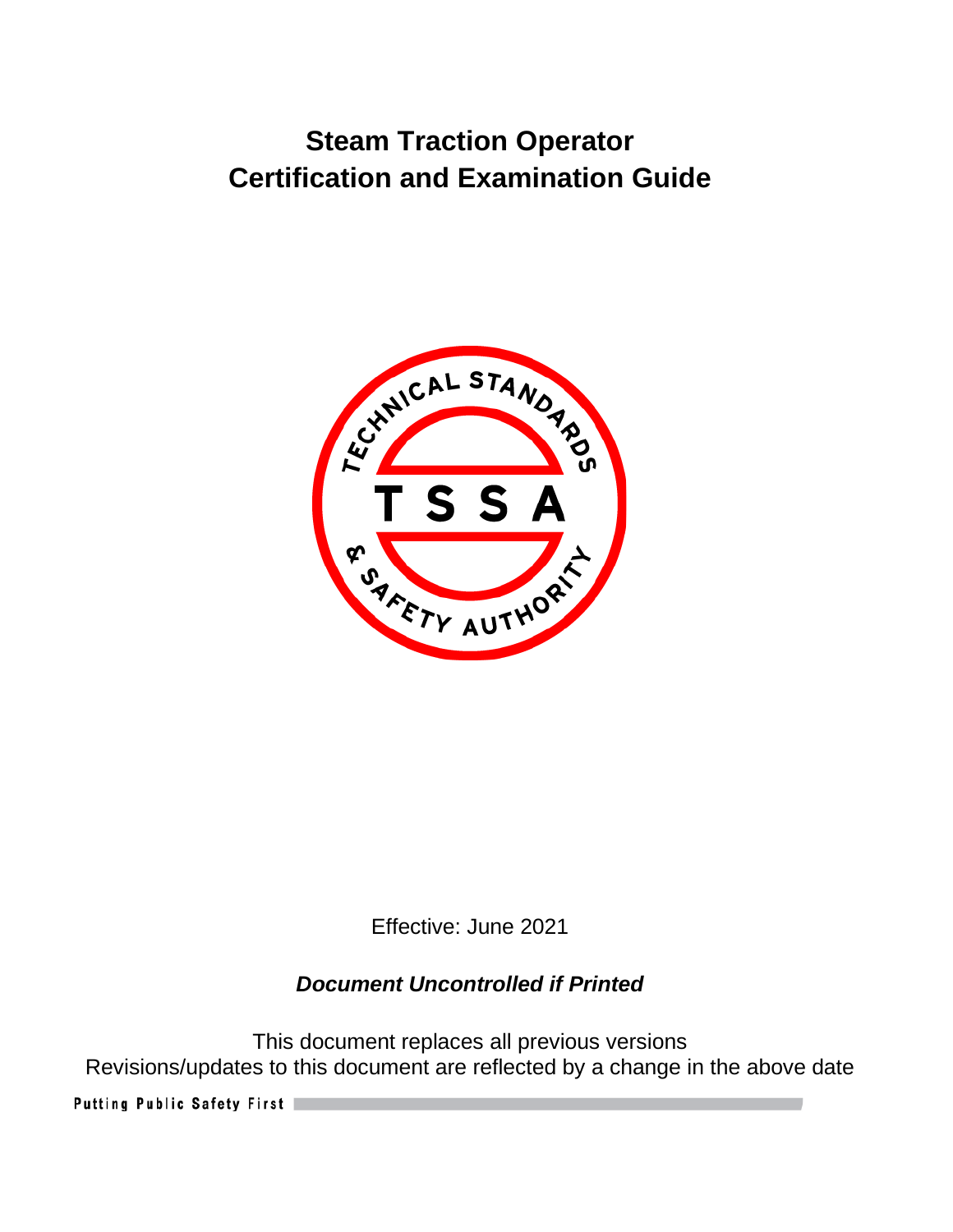

### **Syllabus**

The topics that follow are intended to be a study guide, and in no way implies that additional knowledge obtained from experience is not needed to successfully challenge the Steam Traction Operator Examination.

#### **1. ACT AND REGULATION:**

The candidate is expected to be able to locate information relating to the plant registration and operator certification, operation, maintenance, inspection, and testing of the steam traction plant and its equipment resourcing the *Technical Standards & Safety Act, the Operating Engineers Regulation* and the *Boilers and Pressure Vessels Regulation.*

#### **2. SAFETY:**

The candidate is expected to be able to fully explain the dangers associated with the operation of a steam traction plant and all its components, and state the precautions to be taken to minimize or prevent such dangers.

#### **3. FUNDAMENTALS OF THERMODYNAMICS:**

a. Saturated and superheated steam, water, condensate, types of heat, temperature, BTU, pressure and its effect.

#### **4. BOILER DESIGN AND TYPES:**

- a. Components of Locomotive and Vertical style boilers, superheaters.
- b. Types of riveted joints and advantages of welded seams.
- c. Types and location of stays, methods of fitting boiler tubes.
- d. Difference between water and firetube boilers, advantages and disadvantages of watertube boilers and their primary safety differences.

#### **5. BOILER OPERATION AND MAINTENANCE:**

- a. Principles and causes of boiler explosions.
- b. Starting, shutting down, maintaining and laying up boilers.
- c. Safe boiler operation including low water, priming and foaming.
- d. Boiler cleaning and inspection requirements: fireside and waterside.
- e. Corrosion and fault locations on the fire and watersides, procedures of identifying and testing.
- f. Thermal stress, crack detection, hydrostatic tests, tightening of components under pressure.
- g. Effect of hills and grades on traction boiler operation, concerns and actions.

#### **6. BOILER AUXILLIARY COMPONENTS:**

- a. Safety valves, safety valve setting and sealing, fusible plugs, pressure gauges.
- b. Gauge glass, water column, pet cocks.
- c. Blowdown valves, steam and water stop and check valves, whistles, hand and manholes.
- d. Grates, arches, ash pans and dampers.

#### **7. COMBUSTION:**

- a. Principles of combustion, types of fuels and composition.
- b. Coal, wood, and oil firing methods, draft requirements and types.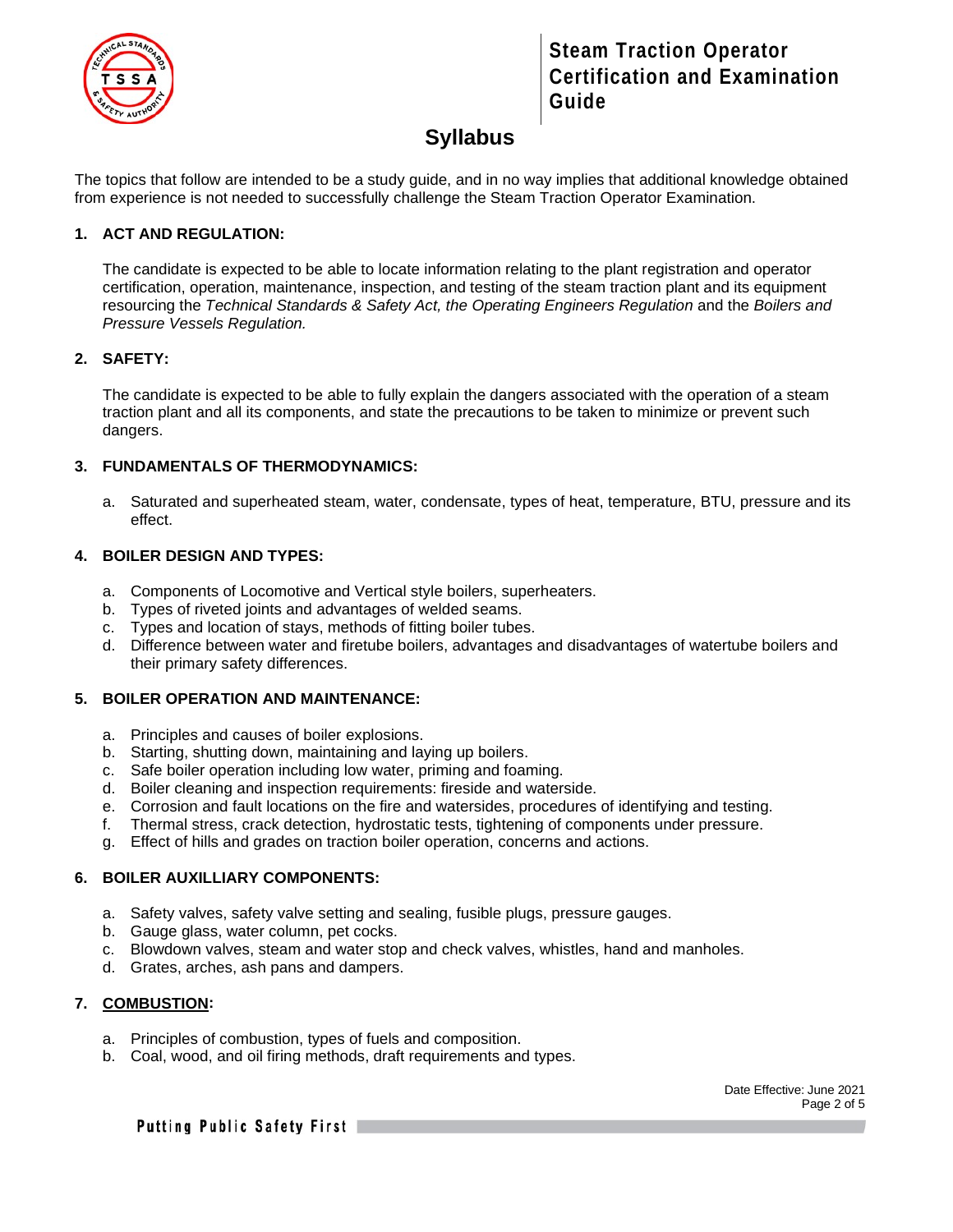

- c. Soot, ash and clinker formation, removal.
- d. Safety concerns purging, furnace explosions.

#### **8. BOILER WATER TREATMENT:**

- a. Scale causing impurities, types of scale and scale control, pH values.
- b. Boiler water testing: test requirements, different tests to be performed, and proper procedure to do testing.
- c. Test result analysis.
- d. Boiler water chemical treatment, types of chemicals used and their application.
- e. Dangers and safety concerns when handling boiler water chemicals.

#### **9. STEAM INJECTORS AND FEED PUMPS:**

- a. Principles of pumping water, types of injectors and injector components.
- b. Simplex and duplex pumps, duplex pump slide valve setting.
- c. Starting, operation, stopping and maintenance requirements.

#### **10. STEAM ENGINES:**

- a. Principles of operation of simple and compound engines, engine components.
- b. Valve gears: Stephenson & Walshaert, gear components, setting the Stephenson valve gear.
- c. Types of governors, governor components, principles of governor operation.
- d. Indicator diagrams, indicated and brake horse power and how calculated.
- e. Lubrication: types and application, operation of the hydrostatic lubricator.
- f. Starting, operation, stopping, maintenance and lay-up requirements.
- g. Dangers and safety concerns.

#### **11. PIPING AND VALVES:**

- a. Pipe fittings: types and application.
- b. Valves: types, construction and application.
- c. Gaskets: types and applications.

# **Certification Information**

#### **Qualifying Experience Time:**

Qualifying experience time served shall be on a plant that is attended by a Steam Traction Operator. Please refer to Table 8 of the Operating Engineers Regulation for plant rating/capacity, Table 8 in the Director's Order, or the Alternate Table 8 in the Minister's Order.

- The practical operating training requirement for stream traction certification is 160 hours as a trainee on a stream-powered traction plant.
- The practical operating time requirement for steam traction certification is **120 hours** for candidates who have successfully completed a full-time TSSA "approved-for-time-reduction" steam traction training program.

#### **Qualifying Experience attained in a Canadian Jurisdiction outside Ontario**

Qualifying experience time toward Operating/Power Engineering attained in a Canadian jurisdiction outside Ontario must be attained in the operation and management of boilers at least of the type and capacities indicated on Table 3 of the Operating Engineers Regulation, Ontario Regulation 219/01. The following information must be demonstrated to TSSA in a request for certification:

• A letter addressed to the candidate, signed by the Traction Engine Operator, indicating, the engine type, engine manufacturer, engine pressure, capacity in Kilowatts or Boiler Horsepower and when the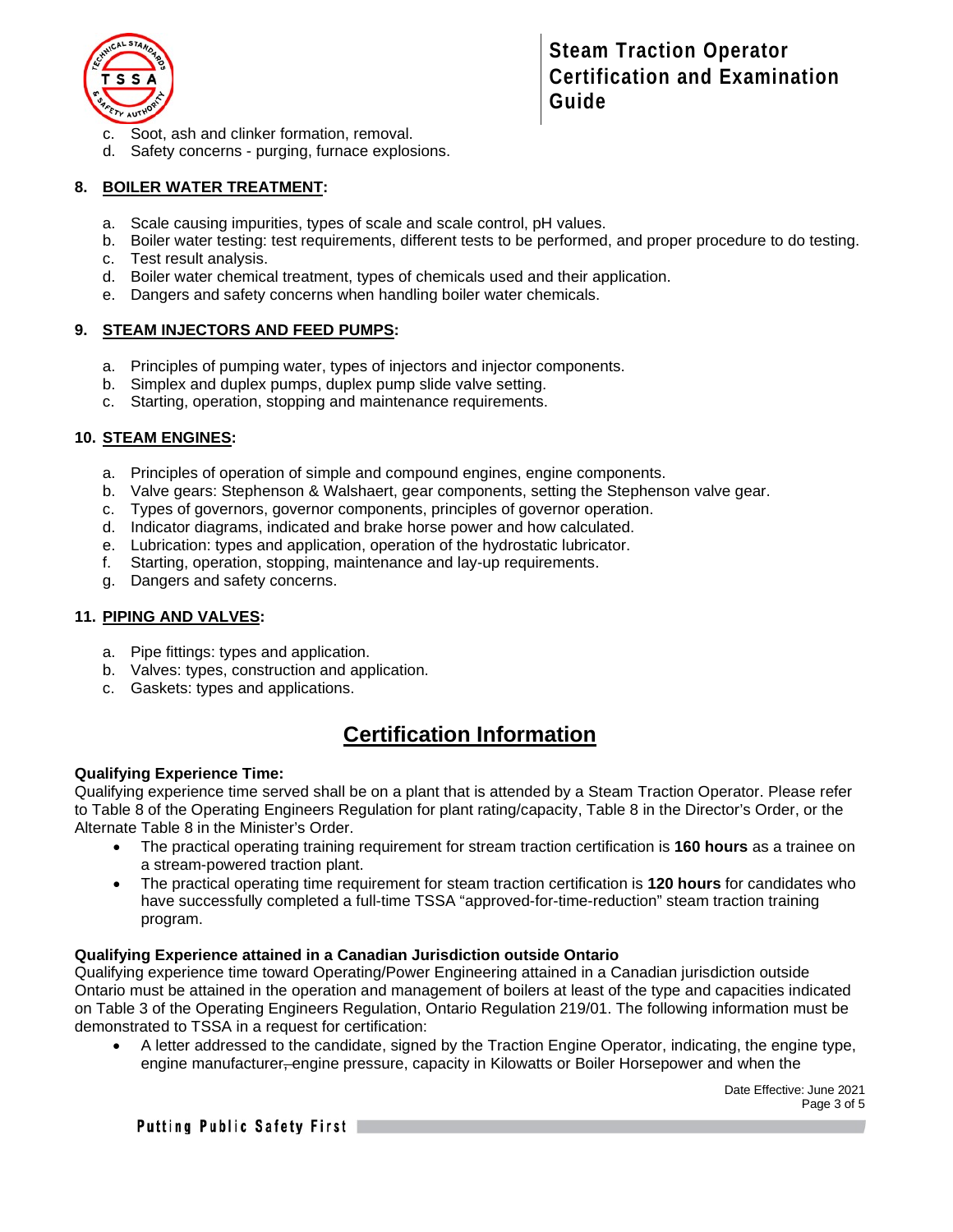

experience was gained (dates). The Traction Engine Operator must indicate their certificate number and classification, as well as their contact information (i.e. telephone number, email address, etc.).

### **Examination Information**

There is one examination that must be written that is 2½ hours in duration.

• The examination will consist of 100 multiple choice type questions.

The minimum passing mark for each examination is 65%, rewrites are allowed after 60 days.

Note: effective June 14, 2021, Operating Engineers/Operators will have the option to pursue exams and meet the experience requirements concurrently or at their own pace.

When answering examination questions on the scantron sheet provided, the candidate must use a pencil and shade in the "bubble" completely. Should candidates not complete the scantron application correctly, they will be advised that there could be a delay in processing or a grade of zero (0) assigned to them.

Examinations may be written at either a Ministry of Labour, Training and Skills Development exam centre or at a TSSA approved examination centre. To locate nearest centre, refer to "Register for an Exam" listing at [www.tssa.org.](http://www.tssa.org/)

Examination security will be strictly enforced. The examination administrator or invigilator reserves the right to revoke an examination at any time if the examination candidate is found to be in violation of the TSSA examination or Ministry of Training, Colleges and Universities procedures. The examination candidate will be subject to further investigation, which may result in the revocation of an authorization or restrictions may be applied to all future examinations.

**Important: Candidates for any class of certification as an Operating Engineer or Operator who have passed the required examinations, or any parts thereof, MUST obtain their certificate of qualification within five (5) years of such passing or re-writing of the examination will be required.** 

### **Recommended Study Materials**

The following texts, as well as many other related resource materials dealing with steam traction engines and boilers, are available through various Steam Traction & Railway Locomotive Publications & Suppliers, your local llibrary, Colleges or Universities.

- "Technical Standards and Safety Act", the "Operating Engineers Regulation with associated Directors Orders" and the "Boilers and Pressure Vessels Regulation with associated Directors Orders" are posted on the TSSA Web site at [www.tssa.org.](http://www.tssa.org/)
- "Modern Steam Engines" by Joshua Rose, call 1-800-678-4883 (Topeka, KS)
- "Steam Engine Design" by Lindsay Publications, call 1-800-678-4883 (Topeka, KS)
- "Case Steam Engine Manual" *by* Case, call 815-741-2240 (Joliet, Illinois)

Additional engineering text and reference materials are available from a broad range of authors and publishers and no specific text or reference material beyond the Act, Regulations and Codes should be considered as official.

### **Obtaining Certificate**

Date Effective: June 2021 Page 4 of 5 Upon successful completion of the examination and the completion of the required practical operating training

Putting Public Safety First